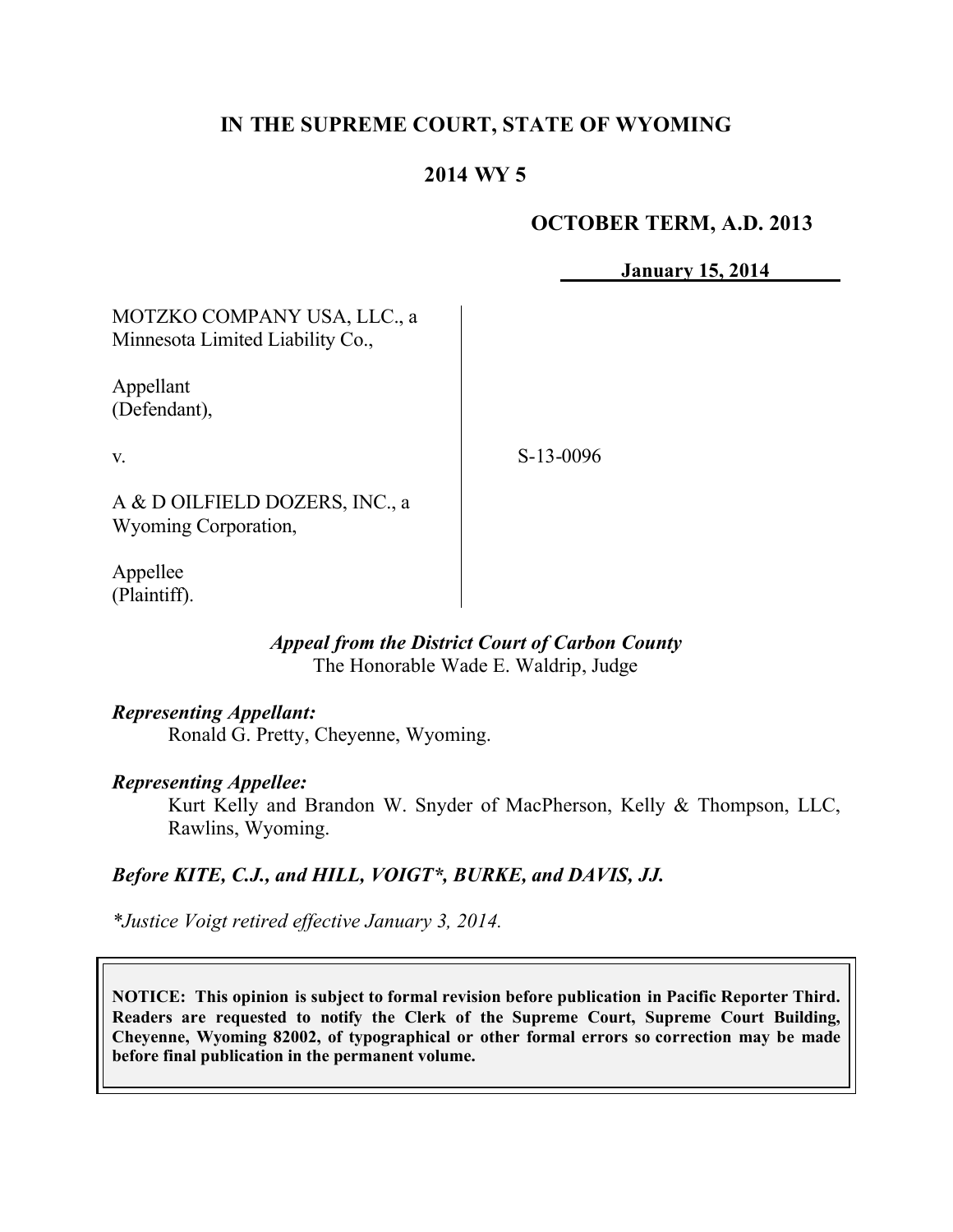## **KITE, Chief Justice.**

[ $[$ [1] The district court granted A & D Oilfield Dozer, Inc.'s (A & D) motion for summary judgment dismissing Motzko Company USA, LLC's (Motzko) counterclaim as untimely. After the district court held a bench trial on A & D's claims and entered judgment, Motzko appealed the district court's summary judgment order.

[¶2] We affirm.

## **ISSUES**

[¶3] The issues on appeal are:

1. Whether the district court properly granted summary judgment in favor of A & D dismissing Motzko's counterclaim.

2. Whether Motzko's counterclaim is moot in light of the district court's ruling after the bench trial on  $A \& D$ 's claims.

3. Whether A & D is entitled to attorney fees and costs under W.R.A.P. 10.05.

## **FACTS**

[¶4] The facts relevant to the issues raised in this appeal are undisputed. In April 2009, the United States Department of Transportation, Federal Highway Administration, awarded Motzko a contract for work on Sage Creek Road in Carbon County. On July 22, 2010, Motzko and A & D entered into a standard subcontract for part of the Sage Creek Road work and agreed that A  $\&$  D would be paid \$97,917. A  $\&$  D satisfactorily completed the work under the subcontract by August 31, 2010.

[¶5] Motzko and A & D entered into a second contract for additional work on the project on a time and materials basis. Motzko gave  $A \& D$  notice to proceed with the additional work on September 13, 2010. As part of the additional work, A & D demobilized Motzko's equipment and materials and removed them from the jobsite to a storage area belonging to A & D.

[¶6] A & D invoiced Motzko \$245,098.03 for the work under both contracts. Motzko sent A & D a check for \$173,754.07 with the notation - "Final Pymt—Sage Creek Road." A & D demanded the check be reissued without the "final payment" notation, and Motzko complied.

[¶7] A & D demanded payment for the remaining balance due of \$71,343.96 and it eventually received another check for \$20,000. In June 2012, A & D filed suit against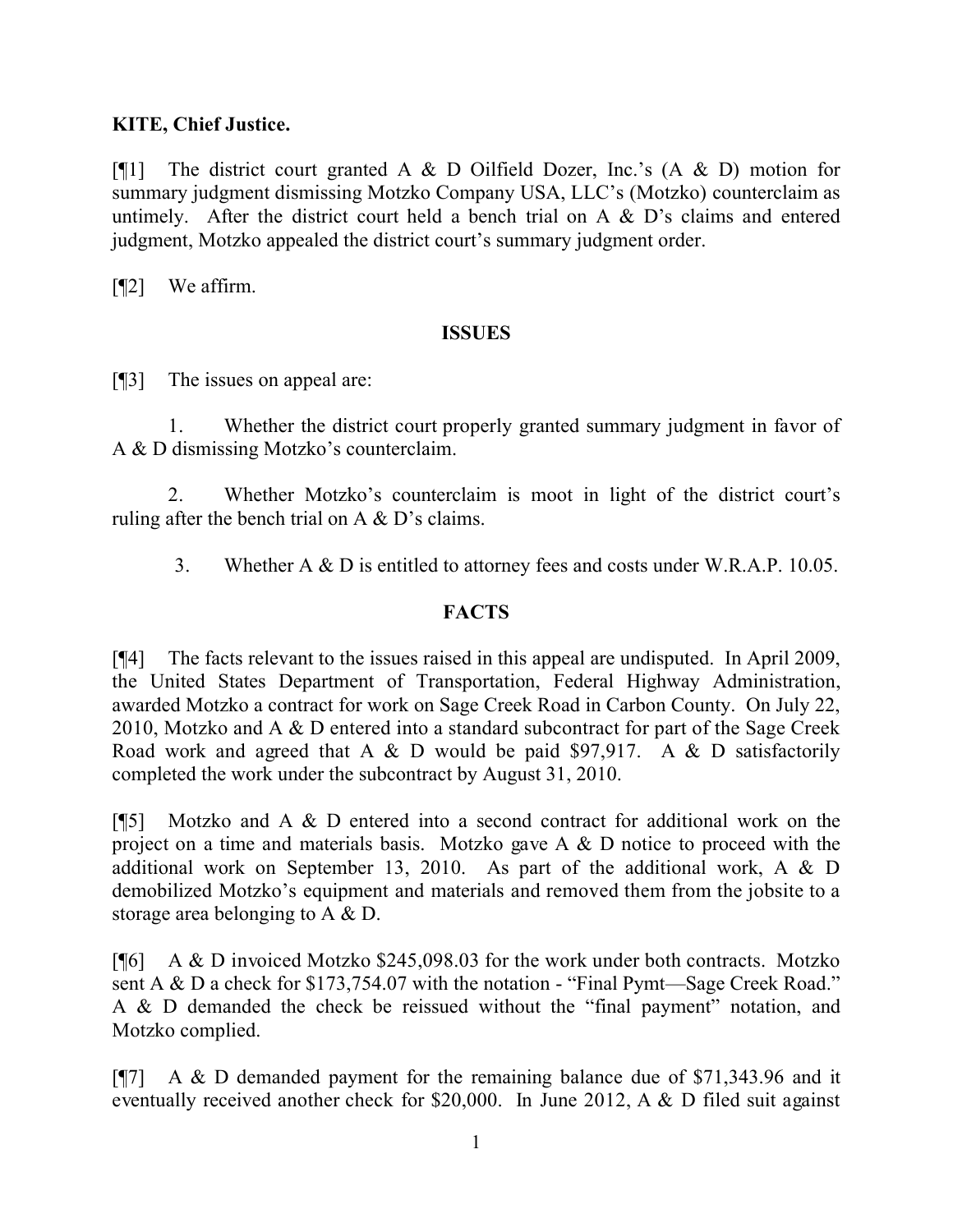Motzko for breach of contract damages and storage fees for Motzko's equipment and materials. Motzko's attorney accepted service of the complaint and summons on July 2, 2012. Motzko then moved to have the matter removed to federal court and filed its answer and counterclaim in that court. On August 8, 2012, the federal court remanded the case to the state district court because there was no showing of a basis for the federal court to assume jurisdiction. Neither Motzko's answer nor counterclaim was filed in the state court.

[ $[$ [8] After the case was remanded to the state court, A & D filed an answer to Motzko's counterclaim. At a scheduling conference on September 6, 2012, the district court asked A & D why it had filed an answer to Motzko's counterclaim when there was no counterclaim on record in the district court. Motzko filed its counterclaim in the district court on September 25, 2012. The counterclaim alleged that A & D had been overpaid on the contracts and had converted Motzko's equipment.

[¶9] A & D filed a motion for summary judgment, claiming Motzko's counterclaim was untimely and should be dismissed. After a hearing, the district court ruled, pursuant to W.R.C.P. 13, Motzko's counterclaim was compulsory; it was not filed in the district court within the time period allowed by the rule; and Motzko did not request leave to file a late counterclaim. Motzko asserted its counterclaim was timely because it was filed in federal court and the entire federal court file should have been transferred to the district court upon remand. The district court noted Motzko cited no authority for this position and federal statute only required a copy of the order of remand, rather than the entire file, be sent to the district court. It granted summary judgment to A  $\&$  D and dismissed Motzko's counterclaim.

[ $[$ [10] The district court then held a bench trial on A & D's claims and granted judgment in its favor for contract damages and storage fees. Motzko appealed the district court's dismissal of its counterclaim.

## **STANDARD OF REVIEW**

[¶11] Our standard of review for a summary judgment decision is *de novo,* and we use the same materials and follow the same standards as the district court. *Michael's Constr., Inc. v. American Nat'l Bank,* 2012 WY 76, ¶ 8, 278 P.3d 701, 703-04 (Wyo. 2012); *Grynberg v. L & R Exploration Venture*, 2011 WY 134, ¶ 16, 261 P.3d 731, 736 (Wyo. 2011).

# **DISCUSSION**

# *A. Summary Judgment on Counterclaim*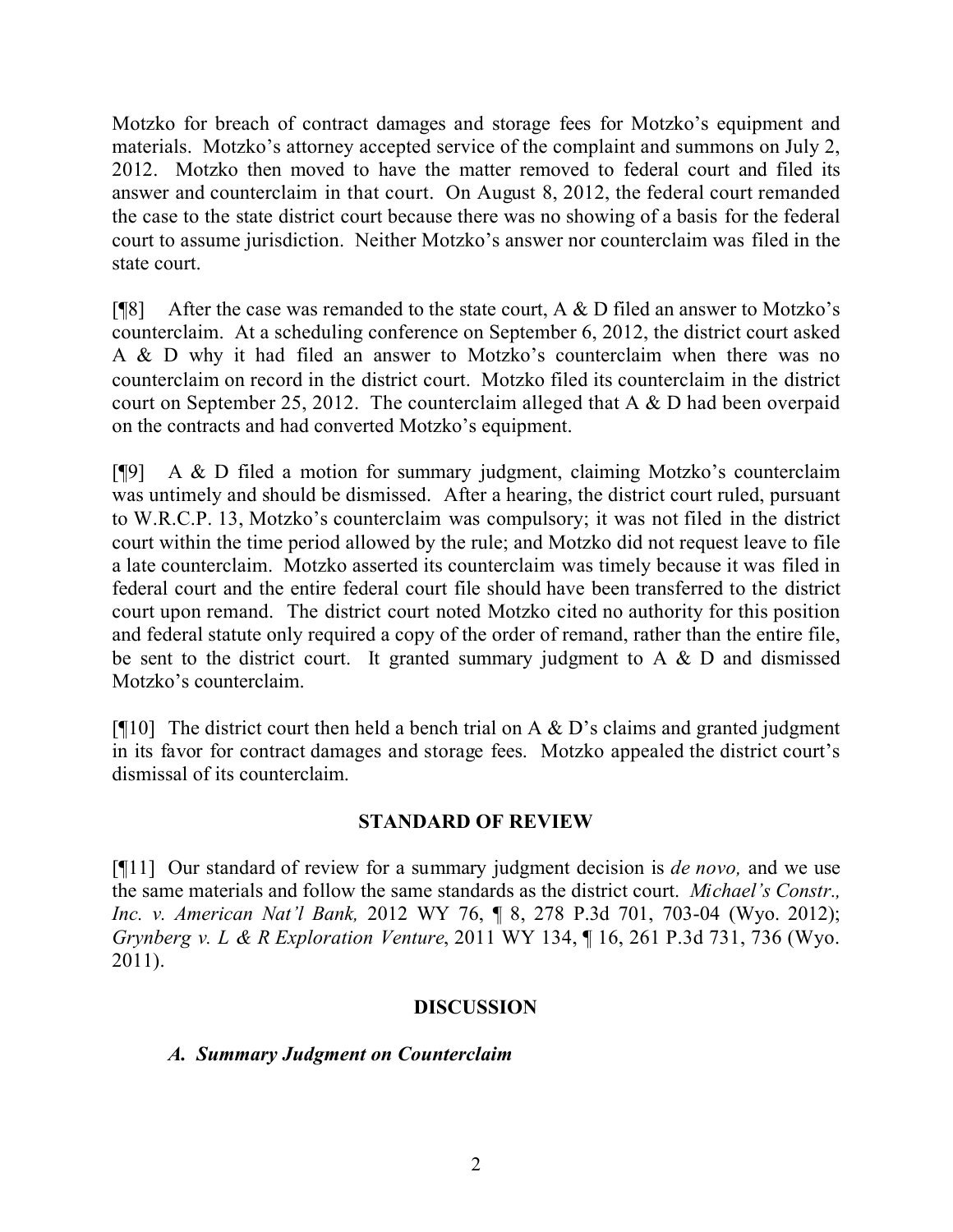[¶12] A & D's summary judgment motion sought dismissal of Motzko's counterclaim on the grounds it was compulsory and had not been filed in a timely manner under W.R.C.P. 13. Rule 13 states in relevant part:

- (a) *Compulsory Counterclaims*. A pleading shall state as a counterclaim any claim which at the time of serving the pleading the pleader has against any opposing party, if it arises out of the transaction or occurrence that is the subject matter of the opposing party's claim . . . . . . . .
- (c) *Effect of Counterclaim on Relief Sought by Opposing Party*. – A counterclaim may or may not diminish or defeat the recovery sought by the opposing party. . . . .
- (f) *Omitted Counterclaim*. When a pleader fails to set up a counterclaim through oversight, inadvertence, or excusable neglect, or when justice requires, the pleader may by leave of court set up the counterclaim by amendment.

In *Lane Co. v. Busch Dev., Inc.,* 662 P.2d 419, 423-24 (Wyo. 1983), we stated that "[o]rdinarily, a claim which is a compulsory counterclaim under . . . W.R.C.P. 13(a), but is not brought, is thereafter barred."

[¶13] The district court ruled that Motzko's counterclaim was compulsory because it arose out of the same transaction or occurrence that was the subject matter of A & D's complaint and it was not filed in state court within the time required by Rule 13(a). Motzko also did not seek leave under Rule 13(f) to file a late counterclaim. On appeal, Motzko does not contest the district court's findings that the counterclaim was compulsory and was not filed in state court before the procedural deadline.<sup>1</sup> Applying the *Lane* ruling, Motzko's failure to file a compulsory counterclaim results in it being barred.

[¶14] Motzko asserted in the district court that it had filed the counterclaim in a timely fashion in federal court and "the Federal Rules of Civil Procedure required the entire federal court file, including all pleadings, be transmitted" to the state court. Motzko did not cite any specific rule or other pertinent authority in support of its argument that the

 $\overline{a}$ 

<sup>&</sup>lt;sup>1</sup> Motzko's answer was also filed in federal court but not in the district court (except as an exhibit to Motzko's reply to A & D's motion for summary judgment). A & D did not attempt to default Motzko and the district court did not consider the consequences of the lack of an answer in its file. We will not, therefore, address the matter.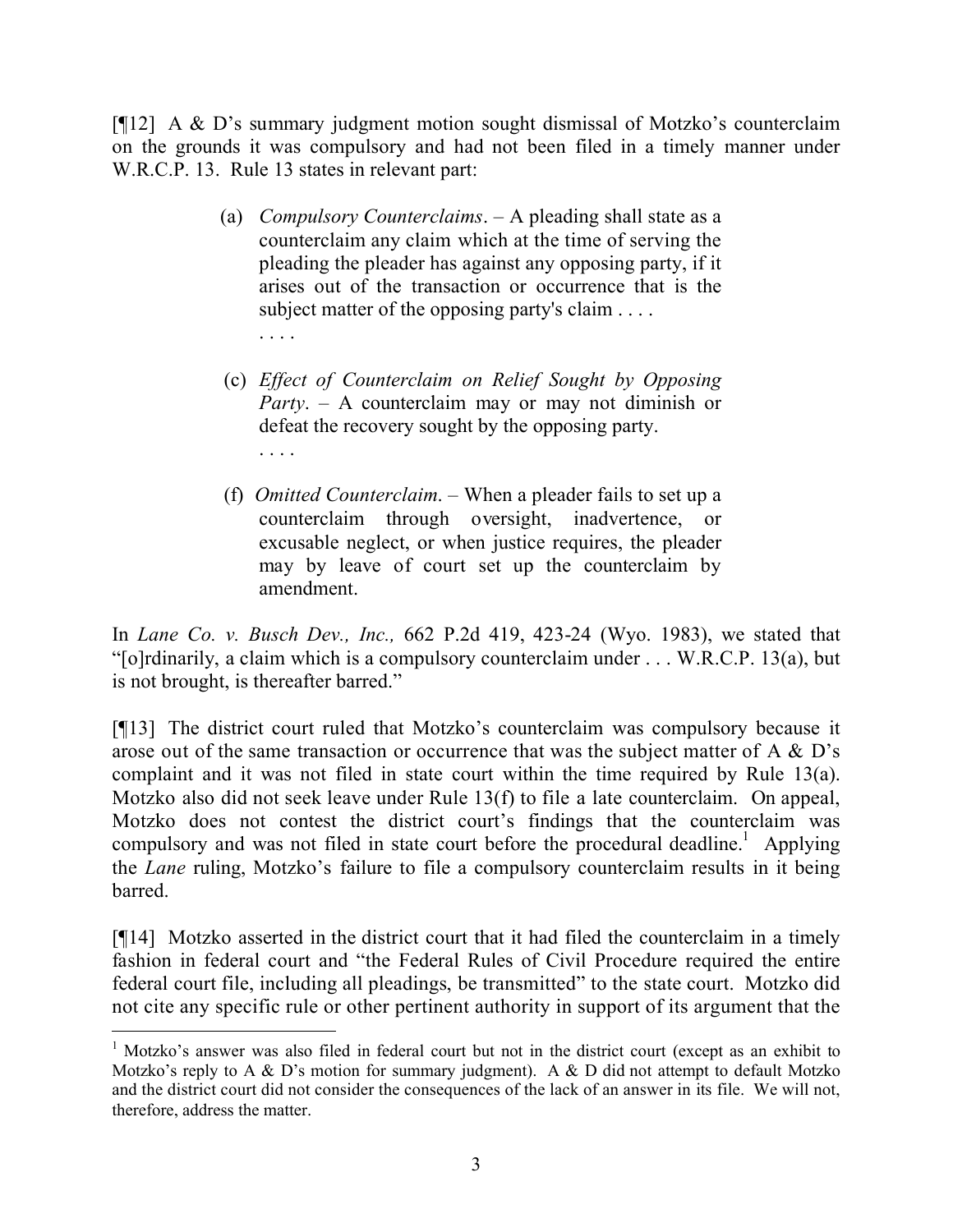entire file should have been remanded and the district court concluded Motzko was incorrect. Motzko, likewise, does not provide any pertinent authority or cogent argument regarding the significance of the federal court filings in its appellate brief in this Court. We will not, therefore, consider whether the district court was correct in ruling the federal court filings were not effective in state court.<sup>2</sup> See Moore v. State, 2013 WY 146, 1 3 n.1, 313 P.3d 505, 507 n.1 (Wyo. 2013), citing *Sands v. Brown,* 2013 WY 60, ¶ 2 n.1, 301 P.3d 128, 129 n.1 (Wyo. 2013).

[¶15] Instead of challenging the underlying basis for the dismissal of its counterclaim, Motzko asserts the district court did not have authority to dismiss it on summary judgment. Motzko asserts summary judgment cannot be granted on a claim simply because a litigant did not comply with procedural rules. Motzko's position is, of course, incorrect.

[¶16] W.R.C.P. 56(c) governs summary judgments and states in relevant part:

The judgment sought shall be rendered forthwith if the pleadings, depositions, answers to interrogatories, and admissions on file, together with the affidavits, if any, show that there is no genuine issue as to any material fact and that the moving party is entitled to a judgment as a matter of law.

Summary judgments are often used when a claim is barred for failing to comply with procedural requirements. *See, e.g*., *Case v. Sink & Rise, Inc.,* 2013 WY 19, 297 P.3d 762 (Wyo. 2013) and *Sandstrom v. Sandstrom,* 884 P.2d 968 (Wyo. 1994) (affirming summary judgments dismissing claims because of the appellants' failures to respond to motion in accordance with the rules). Although a summary judgment motion may be based upon affidavits and other documents which assert a lack of material facts, it may also be based solely on a question of law which is set out exclusively in the pleadings. Under those circumstances, a summary judgment motion is functionally equivalent to a motion to dismiss under Rule 12(b)(6) or a motion for judgment on the pleadings under Rule 12(c). *Landmark, Inc. v. Stockmen's Bank & Trust, Co.,* 680 P.2d 471, 474-75 (Wyo. 1984). In *Duran v. Board of County Comm'rs of Sweetwater County,* 787 P.2d 971, 975 (Wyo. 1990), this Court concluded that either summary judgment or dismissal

<sup>&</sup>lt;sup>2</sup> A & D states in its brief that "[c]ourts have been split with regard to whether pleadings filed with a federal court are to be given effect at the state court level," although the more recent cases seem to favor giving effect to such pleadings. *Compare, e.g.*, *Morbeck v. Bradford-Kennedy Co.,* 113 P. 89 (Idaho 1910) and *Tracy Loan & Trust Co. v. Mutual Life Insr. Co. of New York,* 7 P.2d 279 (Utah 1932) (federal court filings not effective in state court) with *Banks v. Allstate Indemnity Co.,* 757 N.E.2d 776 (Ohio Ct. App. 2001) and *Citizen's Nat'l Bank v. First Nat'l Bank,* 331 N.E.2d 471 (Ind. Ct. App. 1975) (pleadings filed in federal court have effect in state court upon remand). Given Motzko's failure to properly present or argue this issue, we will not further consider it.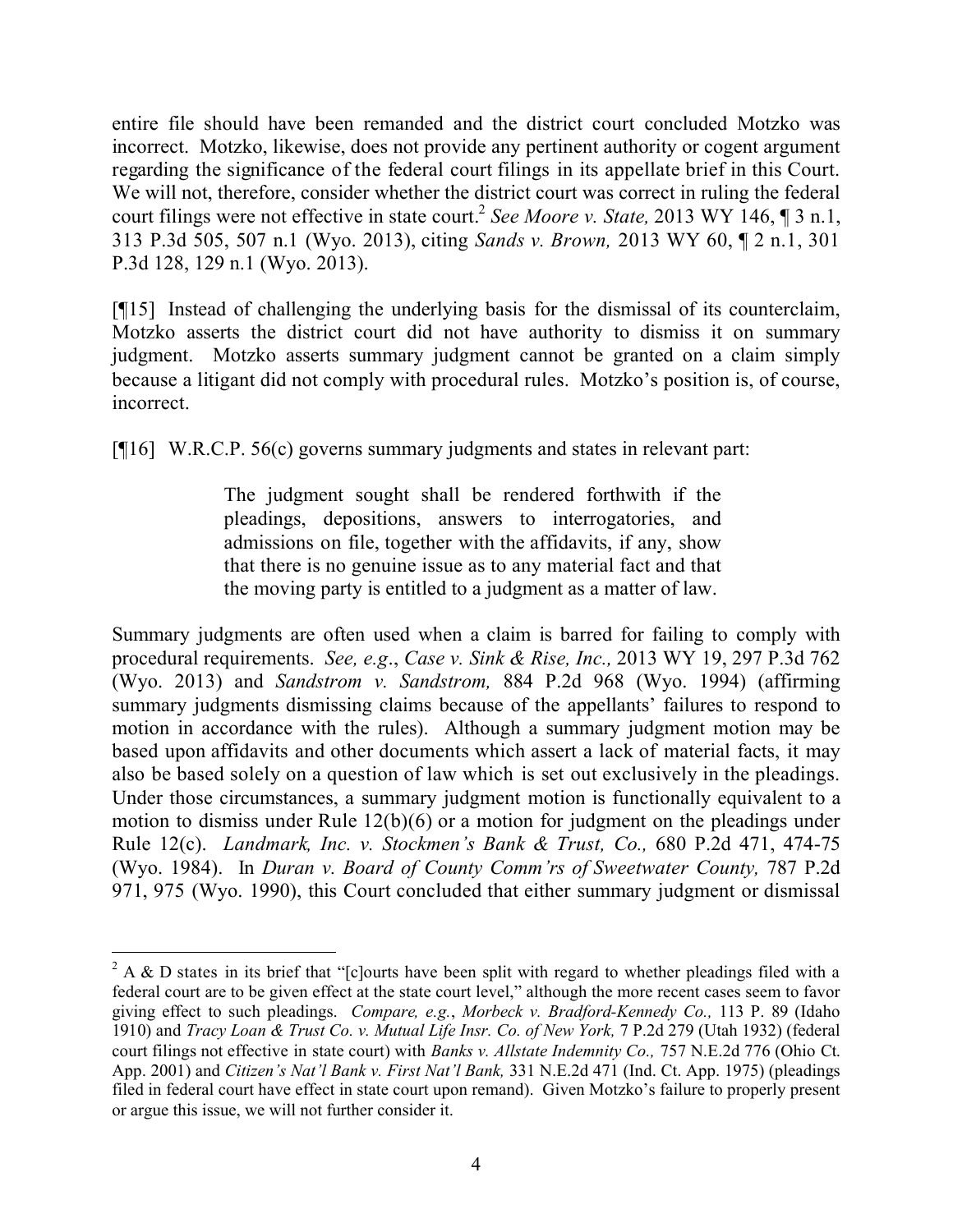under Rule  $12(b)(6)$  was proper when the claim was not filed within the statutory period.<sup>3</sup> Motzko has not demonstrated any basis to reverse the district court's dismissal of its counterclaim on summary judgment.

## *B. Mootness*

 $\overline{a}$ 

[¶17] A & D also argues the issues raised in the counterclaim were necessarily and finally decided upon the trial of A & D's complaint, rendering Motzko's proposed counterclaim moot. "'[A]n issue is moot when it no longer presents a live controversy with respect to which the court can give meaningful relief." *White v. Shane Edeburn Constr., LLC,* 2012 WY 118, ¶ 13, 285 P.3d 949, 953 (Wyo. 2012), quoting *Christian Coalition of Fla., Inc. v. United States,* 662 F.3d 1182, 1189 (11th Cir. 2011).

> Our general law on justiciability provides that courts should not consider issues which have become moot. We do not decide cases when a decision will have no effect or pertains only to matters that might arise in the future. A case is moot when the determination of an issue is sought which, if provided, will have no practical effect on the existing controversy. Therefore, if events occur during the pendency of an appeal that cause a case to become moot or make determination of the issues unnecessary, we will dismiss it.

*Northern Arapahoe Tribe v. State, Dep't of Family Servs. (In re SNK),* 2003 WY 141, ¶ 18, 78 P.3d 1032, 1037 (Wyo. 2003), quoting *Wyoming Bd. of Outfitters & Prof'l Guides v. Clark,* 2002 WY 24, ¶ 9, 39 P.3d 1106, 1108 (Wyo. 2002) (some citations omitted).

[¶18] A & D's complaint stated claims for breach of contract because Motzko had not fully paid it for the work performed on the Sage Creek Road project and payment of storage fees. Motzko's counterclaim, asserting that it had overpaid A & D on the contracts and A & D had converted the stored property, provided direct defenses to A & D's claims. The trial court proceedings clearly show that the assertions set out in Motzko's counterclaim were actually addressed.

<sup>&</sup>lt;sup>3</sup> Interestingly, Motzko's reply to A  $\&$  D's motion for summary judgment included documents which were not part of the state court pleadings, including those filed in federal court. Had A & D filed a motion to dismiss or for a judgment on the pleadings, it would have been converted to a summary judgment motion anyway because Motzko relied on documents outside the pleadings in the state court case. *See* W.R.C.P. 12(b) and (c)*; Burke v. State Dep't of Health,* 2009 WY 138, ¶ 11, n.2, 219 P.3d 122, 125, n.2 (Wyo. 2009); *Scherer v. Schuler Custom Homes Constr., Inc.,* 2004 WY 109, ¶ 9, 98 P.3d 159, 161 (Wyo. 2004).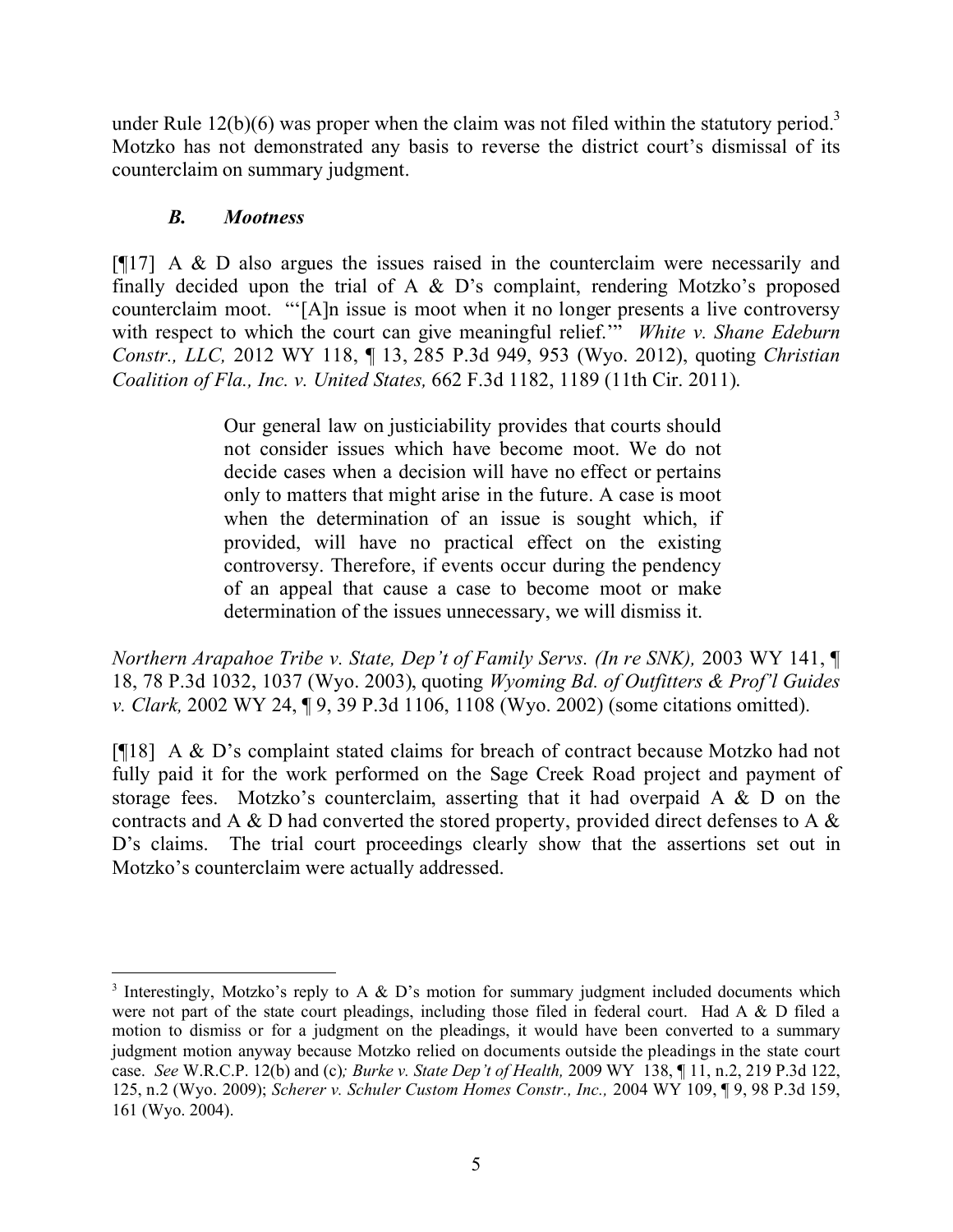[¶19] Prior to the trial, Motzko failed to respond to ten requests for admission presented by A & D, and the district court ruled the matters were deemed admitted. The relevant requests for admission stated:

> Request for Admission No. 7: Admit that [Motzko] requested [A & D] to demobilize [Motzko's] equipment after [A & D] completed its work on the Sage Creek Road Project.

> Request for Admission No. 8: Admit that [Motzko] never paid [A & D] any storage rental for equipment stored by [A & D].

> Request for Admission No. 9: Admit that [Motzko] owes [A & D] money for construction work done by [A & D] at the request of [Motzko] on the Sage Creek Road Project.

[¶20] At the beginning of the trial, the effect of the admissions was addressed by the court and counsel.

> [Motzko's attorney]: [S]o I think Rule 35(a) [sic] is very clear, they're not admitted or denied, so they're being admitted. The Court's entered an order to that effect. . . .

> There was an oral contract. There was a -- there is money owing. How much is owed is -- is a question for the Court. And, . . . that they were asked to store the property, but that does not mean they were authorizing [it] to be stored at the rate that they said they were, because the parties never even had [an] agreement on that, so -- Your Honor.

> THE COURT: Well, the requests to admit are deemed admitted, and that means exactly what it says. All those issues need not be proven. They have been admitted before this Court.

[ $[$ [21] Clearly, Motzko had not overpaid A & D because Motzko admitted that money was still owed to A & D on the Sage Creek Road project. The issue of how much was actually owed to A & D was addressed at trial. The district court entered findings of fact and conclusions of law based upon the evidence presented, which included specific findings as to the reasonableness of A  $\&$  D's charges and the final amounts due under the contracts. Thus, even if we were to conclude the district court erred by dismissing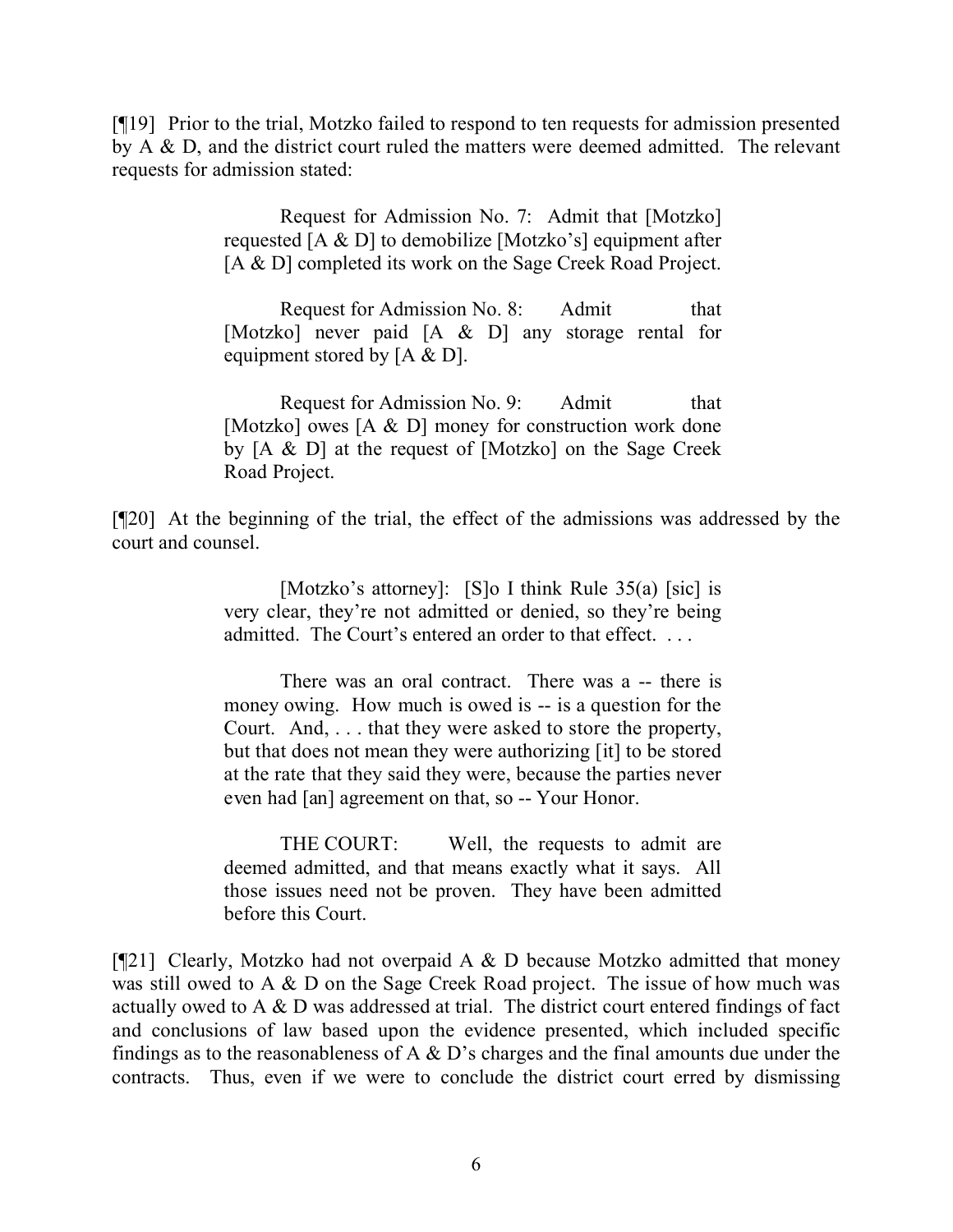Motzko's counterclaim, the issue would be moot because the ruling would have no effect on an existing controversy.

[¶22] Motzko's counterclaim also alleged that A & D converted the stored equipment.

"Conversion occurs when a person treats another's property as his own, denying the true owner the benefits and rights of ownership." *Johnson v. Reiger,* 2004 WY 83, ¶ 27, 93 P.3d 992, 999 (Wyo.2004). To establish a claim for conversion, the following elements must be met: (1) plaintiff had legal title to the converted property; (2) plaintiff either had possession of the property or the right to possess it at the time of the conversion; (3) the defendant exercised dominion over the property in a manner which denied the plaintiff his rights to use and enjoy the property; (4) in those cases where the defendant lawfully, or at least without fault, obtained possession of the property, the plaintiff made some demand for the property's return which the defendant refused; and (5) the plaintiff has suffered damage by the loss of the property. *See id.* at  $\P$  27, at 999–1000.

*McTiernan v. Jellis,* 2013 WY 151,  $\sqrt{23}$ , P.3d (Wyo. 2013).

[ $[23]$ ] Motzko admitted that it asked A & D to demobilize its equipment. Motzko's attorney agreed that A & D was asked to store the property and stated the issue for trial was the amount of the storage fees. The district court specifically found that Motzko never requested return of the equipment until it was released on June 21,  $2012<sup>4</sup>$ . The admissions and the district court's findings defeated any possible conversion claim—A & D properly took possession of the equipment pursuant to Motzko's request to demobilize it; A & D did not exercise dominion in a manner to deny Motzko its right to use and enjoy its property; and Motzko did not demand return of the equipment until the date A & D released it. Motzko's conversion claim is, therefore, moot.

# *C. Appellate Fees and Costs*

[¶24] A & D requests an award of attorney fees and costs pursuant to W.R.A.P. 10.05:

If the judgment or appealable order is affirmed in a civil case, appellee shall recover the cost for publication of the brief with the cost to be computed at the rate allowed by law

  $4 A \& D$  released some of the equipment to others after they demonstrated the equipment belonged to them rather than to Motzko. The district court credited Motzko for storage fees paid by the owners.